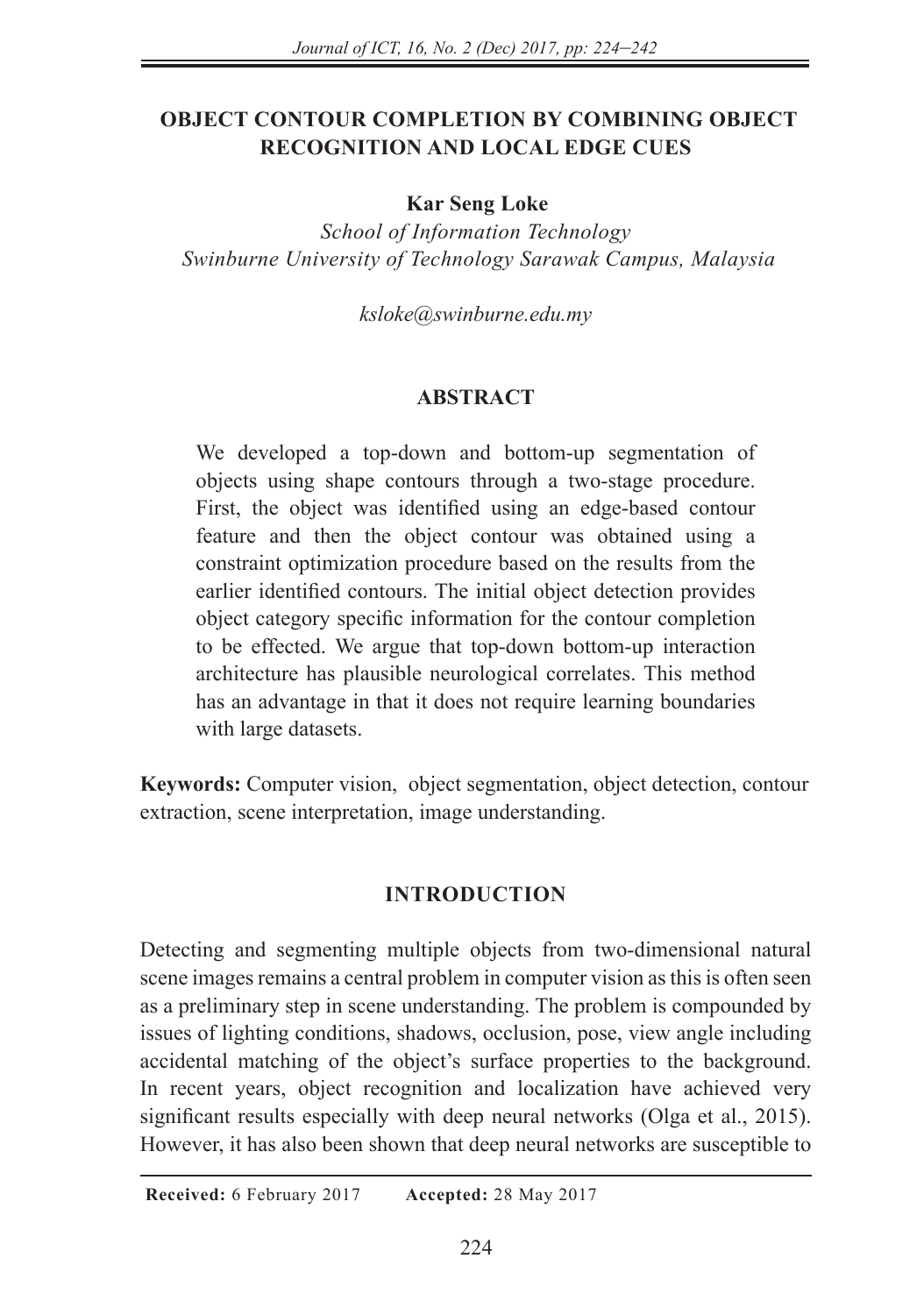errors that humans would never make (Szegedy et al., 2013, Nguyen & Clune, 2015). This research suggests an alternative for object localization using a more accurate object contour than bounding boxes. Our work also uses shape features instead of the more common image patch features. Image-based cues for recognition have limitations for general categorization as many objects are also identified by their shapes. Shape-based features allow us to recognize objects based on their global features such as shape, and serve the purpose of segmentation as well. Our approach combines top-down and bottom-up cues to extract object contours (rather than bounding boxes) from two-dimensional scene images.

## **RESEARCH PROBLEM**

The aim of this research was to identify the object contours within an image belonging to a natural scene. However, these contours may or may not encapsulate the entire object. Our objective was to extract the object contour as a means of localizing the object.

A basic computational approach is to look for the image edges as discontinuity in intensity. However, an object contour is more than just an intensity differential. Object contours are commonly extracted with an edge detector but the response from such operators is rarely the object's outline contour. This is because an edge in the contour is not only a differential in intensity, but in general, any form of discontinuity between the object and the background. This problem is complicated by camouflage and occlusion. The contour could reflect discontinuities in color and textures as well, and may take into consideration perceptual gestalt properties, prior knowledge and expectation. We wish to be able to extract contour information from a two-dimensional scene image automatically by integrating local and global information sufficiently for image retrieval by object contour. This can be seen as the first step to semantic image retrieval. The difficulty stems from the problem of image understanding in the presence of complex backgrounds.

Identifying object contours can be a chicken and egg problem, since we need to know the object before we can obtain the contours and the contours are used to define the object. Current image contour extraction approaches do not identify the object to extract its contour because the objective is to use those contours to identify the object.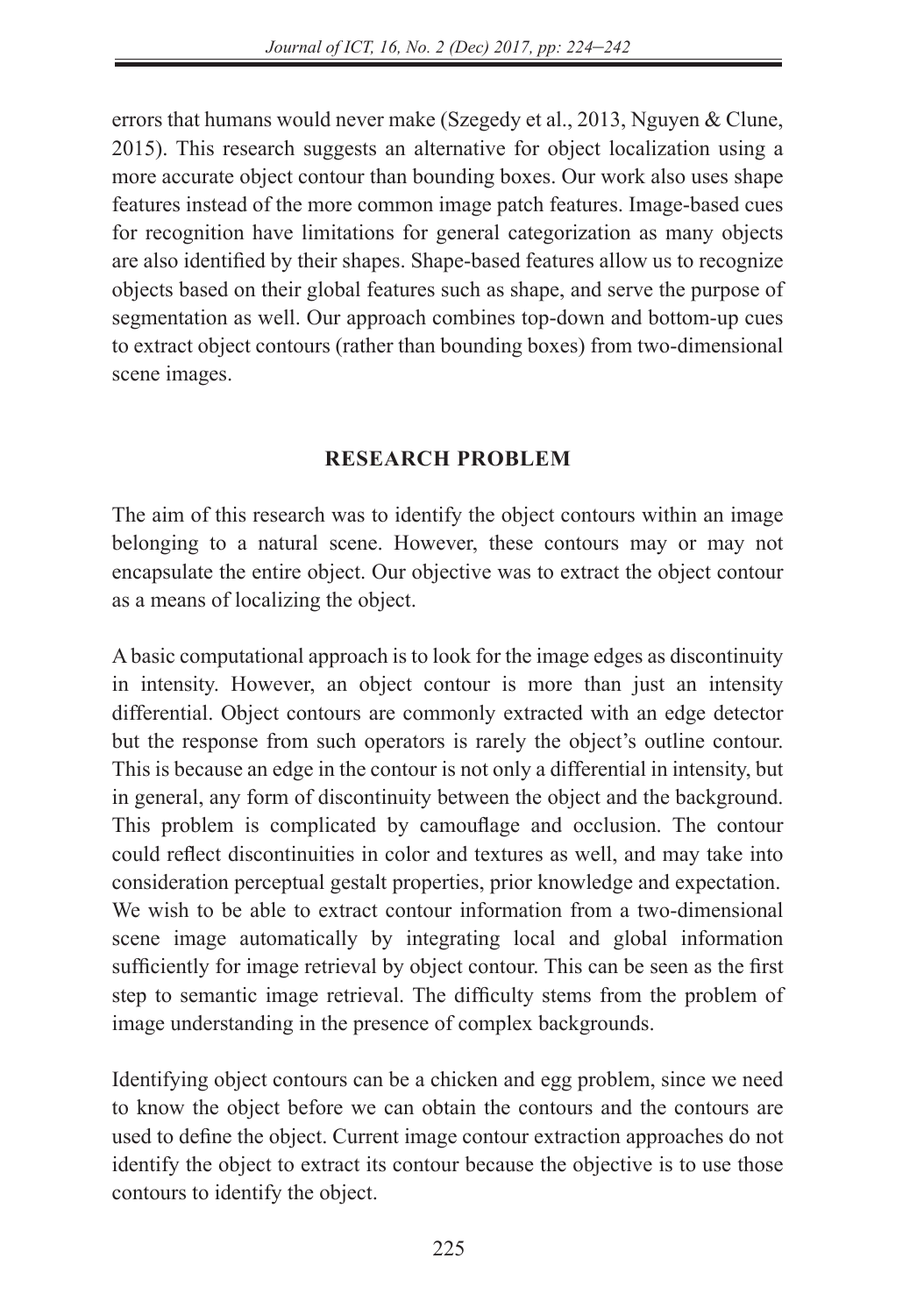Our main research question centres on precisely how to detect and extract object contours from a natural scene image. We wish to investigate how to create a model for automatic object contour detection and extraction from scene images by using contextual and prior information to improve significantly an object contour-based image retrieval system. We wish to do it with minimal training data. Our approach also takes inspiration from and understanding corresponding neurophysiological and psychological processing in humans and primates.

# **RELATED WORKS – NEUROPHYSIOLOGICAL RESEARCH**

It is known that object recognition is invariant under a variety of conditions, for example, the presence of shadows has little effect on recognition rate (Braje et al., 1998). This suggests a consistent representation that is immune to shadows and argues against an image-based system that performs shadow detection and labeling. As such, local cues would be limited in their use. This suggests that we can rule out using only edges because that would incur the need of differentiating extraneous edges caused by the object, background, texture and shadows. This would also rule out colour, texture and boundary sharpness as sole features used for representations. A preferred approach would then be a global cue that is not easily disrupted locally, e.g. by shadows, such as global shape or object edge contour.

The visual cortex of the brain, located in the occipital lobe (the back of the brain) is responsible for processing visual information. It is known that the response of oriented cells in the V1 and V2 regions in the brain are combined in V4 regions to obtain contour parts information. Cells in the later stages, such as in the IT and lateral occipital complex (LOC) may synthesize V4 signals into global shape and object identity (Grill-Spector & Kushnir, 1998). Human fMRI (functional Magnetic Resonance Imaging) studies suggest that several areas beyond the visual cortex area V4 such as the LOC also participate in object recognition. Various studies indicate that the LOC represents visual objects regardless of inducing cues, size or position. Substantial evidence from fRMI research indicates that the LOC encodes shapes of objects and not low visual features such as textures, contours, color, etc. (Grill-Spector & Sayres, 2008), nor does it encode basic-level semantic categories (Kim et al., 2009).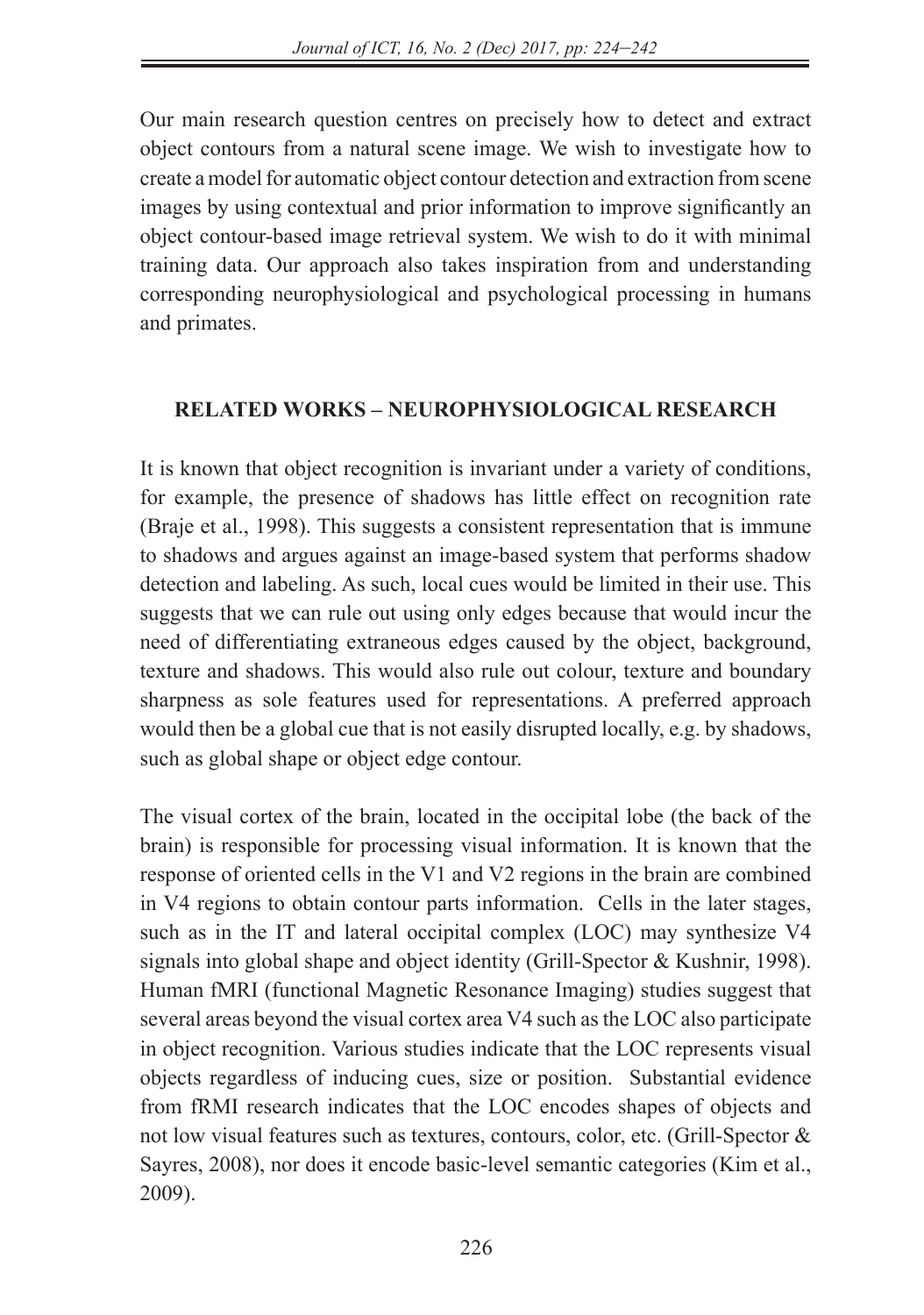Various psychophysical researches have shown that top-down facilitation has a role in image segmentation and object recognition. Peterson (1994) suggests that a process called prefigural recognition occurs before figureground segregation and before object recognition. In figure-ground analysis, the objective is to separate the object from the background, before the object is recognized. This is generally assumed in the theories of Marr (Marr & Hildereth, 1980). Historically it has been thought that figure-ground categorization precedes object recognition. However, Peterson and colleagues propose that edge detection is performed parallel with figure-ground analysis and simultaneous with the object recognition process.

Vecera and Farah (1997) report that the type and familiarity of the image influence how the image is to be segmented. They also show that by being familiar to the object or shape, the segmentation can override some low level groupings such as connectivity and common region. Their results are consistent with the hypothesis that image segmentation is not a serial process but occurs interactively. They argued that top-down global cues influence bottom-up cues and vice-versa simultaneously and interactively so that object recognition proceeds in pace with figure-ground segregation, not before nor after.

Bar et al. (2006) proposed that the orbitofrontal (OFC) is part of the neurological mechanism that facilitates top-down processing of object recognition. The OFC is activated by a lower resolution image via the magnocellular pathway that connects to the early visual processing areas. The OFC area generates a "coarse" low-resolution interpretation of the input as an initial guess that will be subsequently combined with low-level cues to complete the recognition process. It is suggested that the OFC generates an initial hypothesis based on the coarse aspects of the visual input by serving as a rapid predictor of potential content. Evidences that support the OFC facilitation of early recognition can be found in the review by Fenske et al. (2006). Therefore, it seems that the human visual system co-opts various mechanisms for object recognition, including top-down facilitation.

Psychophysical researches have provided evidence that we are sensitive to curvatures in contours. Experimental work has shown that while performing a visual search task where curved contours are placed amongst straightline contours, the curved segments pop-out perceptually. The visual system is sensitive to these contours presumably because they are segments of the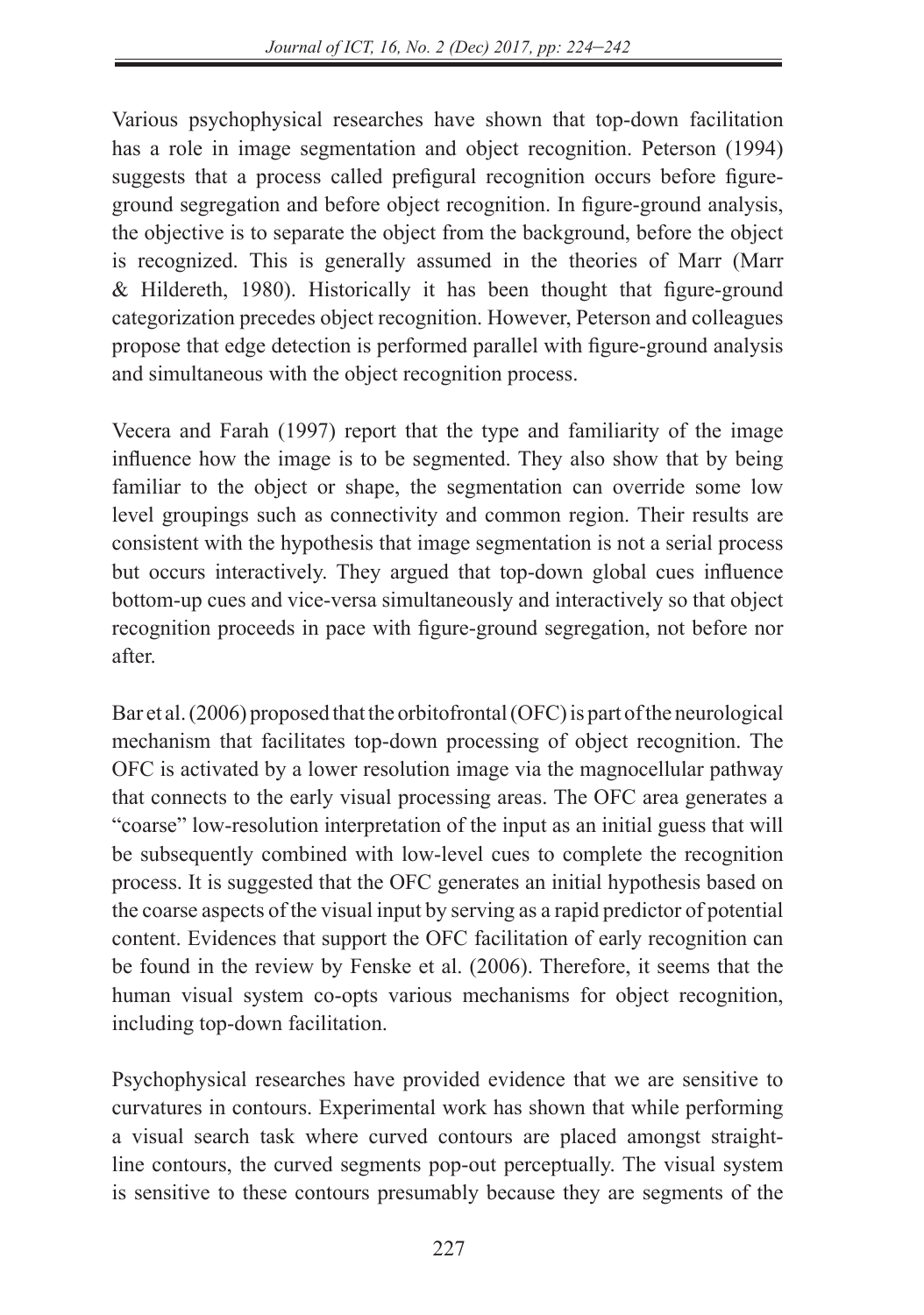contour that contain high amount of information that allow us to quickly recover world structure from the image. De Winter and Wagemans (2008) believed that an important factor for perceptual saliency is the turning angle not the local curvature. The turning angle is measured as the angle between the two flanking lines on both sides of the curve. It is perceptually more salient than its local curvature.

# **RELATED WORKS – COMPUTATION APPROACHES**

The basic component of an object contour is comprised of its edges. A basic computational approach for the image edges is discontinuity in intensity. However, an object contour is more than just an intensity differential. Object contours are commonly extracted with one of the edge detector processing algorithms such as the Canny edge detector (Canny, 1986). The response from such operators is rarely the object's outline contour. This is because an edge in the contour is not only a differential in intensity, but, in general, also any form of discontinuity between the object and the background. This problem is complicated by camouflage and occlusion. The contour could reflect discontinuities in color and textures as well, and may take into consideration perceptual gestalt properties, prior knowledge and expectation. Contour detection is a global concept related to the meaning and recognition of the object from the ground. The challenge is to integrate all these considerations into a viable model.

We briefly summarize and group the common approaches to object segmentation into three categories: edge-based (Marr & Hildreth, 1980), contour-based and region-based. Edge-based approaches, as the name implies, use edge detection and edge linking to segment an object. The linking of edges is usually based on psychological and gestalt properties (Shashua & Ullman, 1988). A contour-based approach would frequently include an active contour paradigm (Caselles et al., 1997). Region-based approaches primarily include region clustering, graphical methods, diffusion (Perona & Malik, 1990) and variational (Shi & Malik, 2000) methods. Texture information may also be used to determine legitimate object boundaries and edges (Chaji & Ghassemian, 2006). Another approach takes inspiration from biology, mimicking the center-surround receptive field neurons of the human visual system (Papari et al., 2007). These edge detectors provide a set of primitives that can be used to form more elaborate models using chains, lines, circles and splines.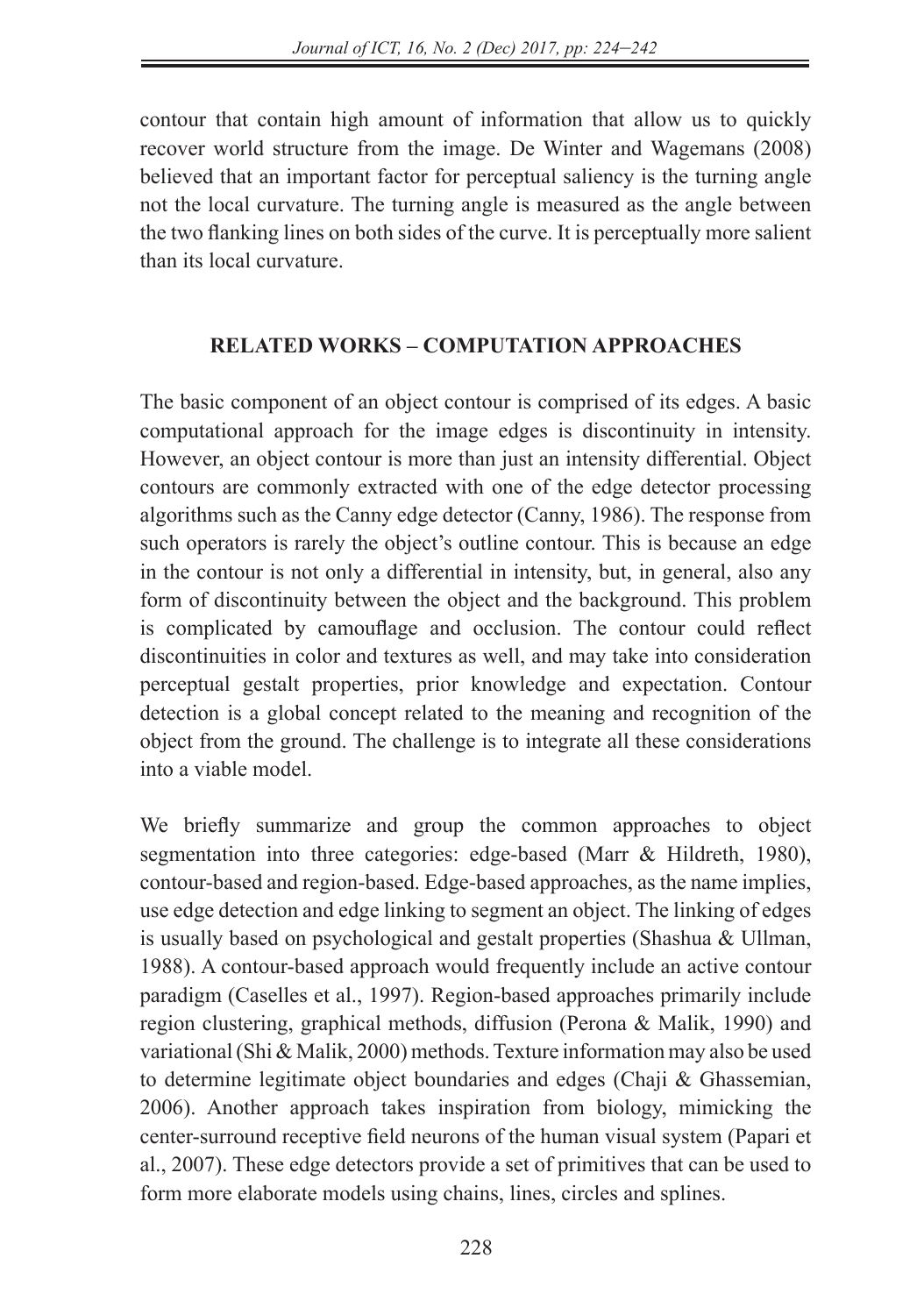Image segmentation can also be posed as a graphical Bayesian problem. Xiafeng Ren et al. (2005) used constrained Delaunay triangulation to enforce curvilinear continuity with loopy belief propagation to drive edge segmentation. Felzenszwalb et al. (2006) used the Markov process to find salient curves and suppress noisy edges. Recently structured learning that incorporates random forests has been used to predict local edges (Dollar & Zitnick, 2013).

There are several approaches that use visual contours to classify objects. The Shape Band approach (Bai, Li et al., 2009) uses a coarse-to-fine approach to determine the object contour. The Shape Band defines a radius distance from the image sampled edge points from which approximate directional matching of points could be performed. Edges within the Shape Band would be then matched more accurately using Shape Context (Belongie, Malik et al. 2002). Ferrari's (Ferrari, Tuytelaars et al., 2006; Ferrari, Jurie et al., 2010) work used a local feature which they called pairs of adjacent segments (PAS). Each pair of connected segments forms one feature set that includes the mean of the two segment centres, distance between the segment centres, edge strength, a descriptor that encodes the shape of the PAS using the segments' orientations and lengths, and the relative location vector. A codebook is created by clustering the PAS inside all training bounding-boxes according to their descriptors. These will be used for matching or recognizing object shapes.

Other schemes used a dictionary of contour fragments (Opelt et al., 2006; Arandjelovic & Zisserman, 2011; Haribaran et al., 2011) that is learnt for classification. Ben-Yosef (Ben-Yosef et al., 2015) used local features based on points, contours and regions (e.g. ear, neck) and their spatial relations to identify local semantic elements, which can then be combined to produce a global interpretation.

# **METHODOLOGY**

In Loke (Loke et al., 2010), an approach that uses a two-stage procedure to segment an image following prior recognition has been proposed. The approach taken is to acquire a preliminary identification of the object initially, followed by segmentation based this prior knowledge (Figure 1). Instead of image patches normally used in object recognition, edge contours are used as initial features for pre-identification and they are used as a guide for segmentation.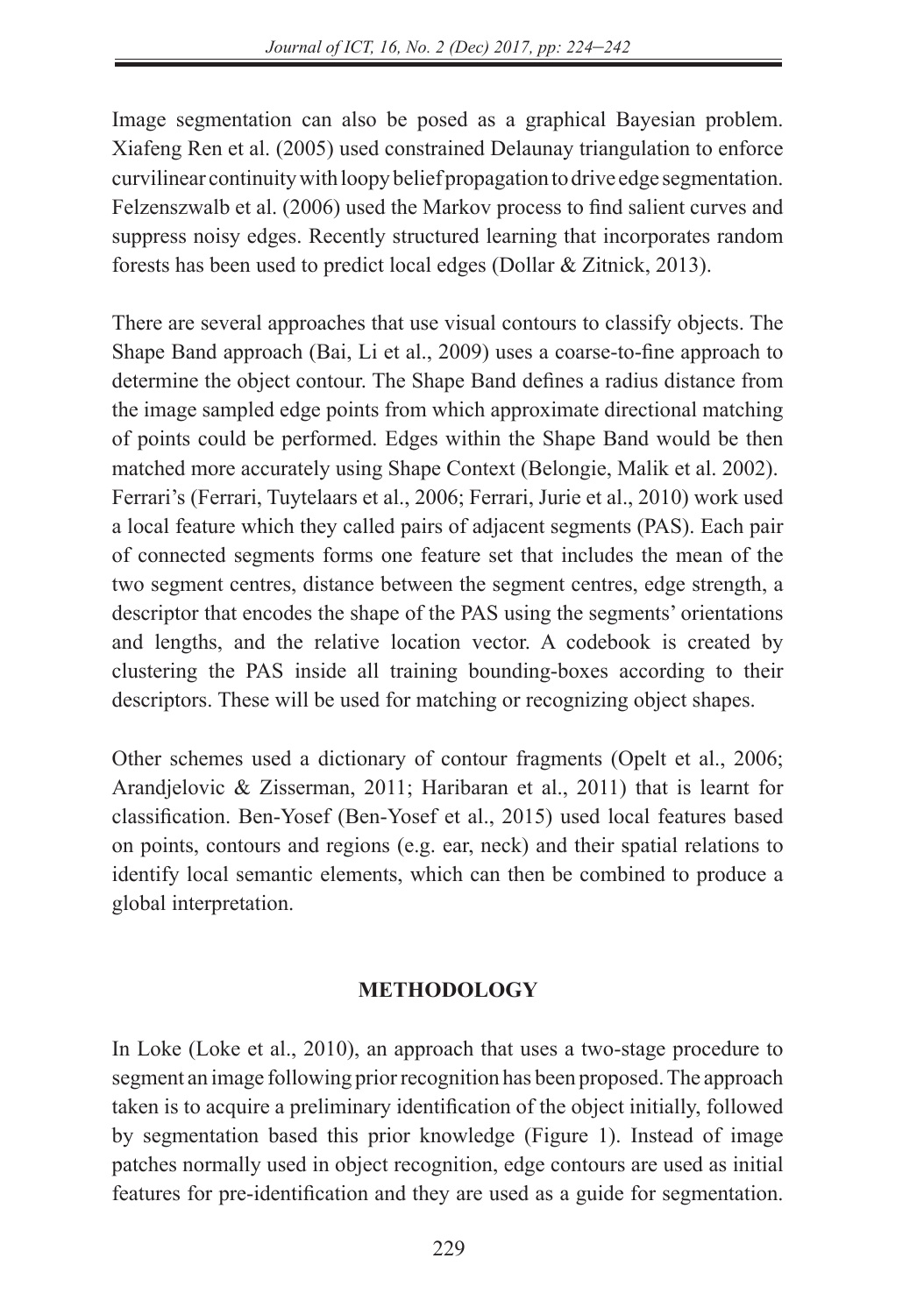The object recognition phase works by detecting edges using the standard intensity-based edge detection technique (i.e. Canny edge detection). From the edges detected, we discarded the shorter edges. The longer edges that are kept are analyzed for turning points.

We used turning points as representation of contour fragments (Loke, 2013). The contour fragments were extracted using a standard edge extraction algorithm from which the turning points were extracted. These extracted turning points (Figure 2) were compared with a collection of compiled exemplar image turning points. In the recognition process, scale and position were accounted for using a variable size sliding window approach. Windows of various sizes were slid across the target scene image, at each window location; the number of matching turning points was recorded. A bounding box was drawn over the window where the probable location of the object was. This was determined by the window that had the greatest matching turning points.



When the object had been preliminarily recognized within the bounding box (Figure 3), we would have had a set of intensity edges within the window. Some of these edges had been identified to be part of the object contour when performing the recognition process. However, these edges are not definitive,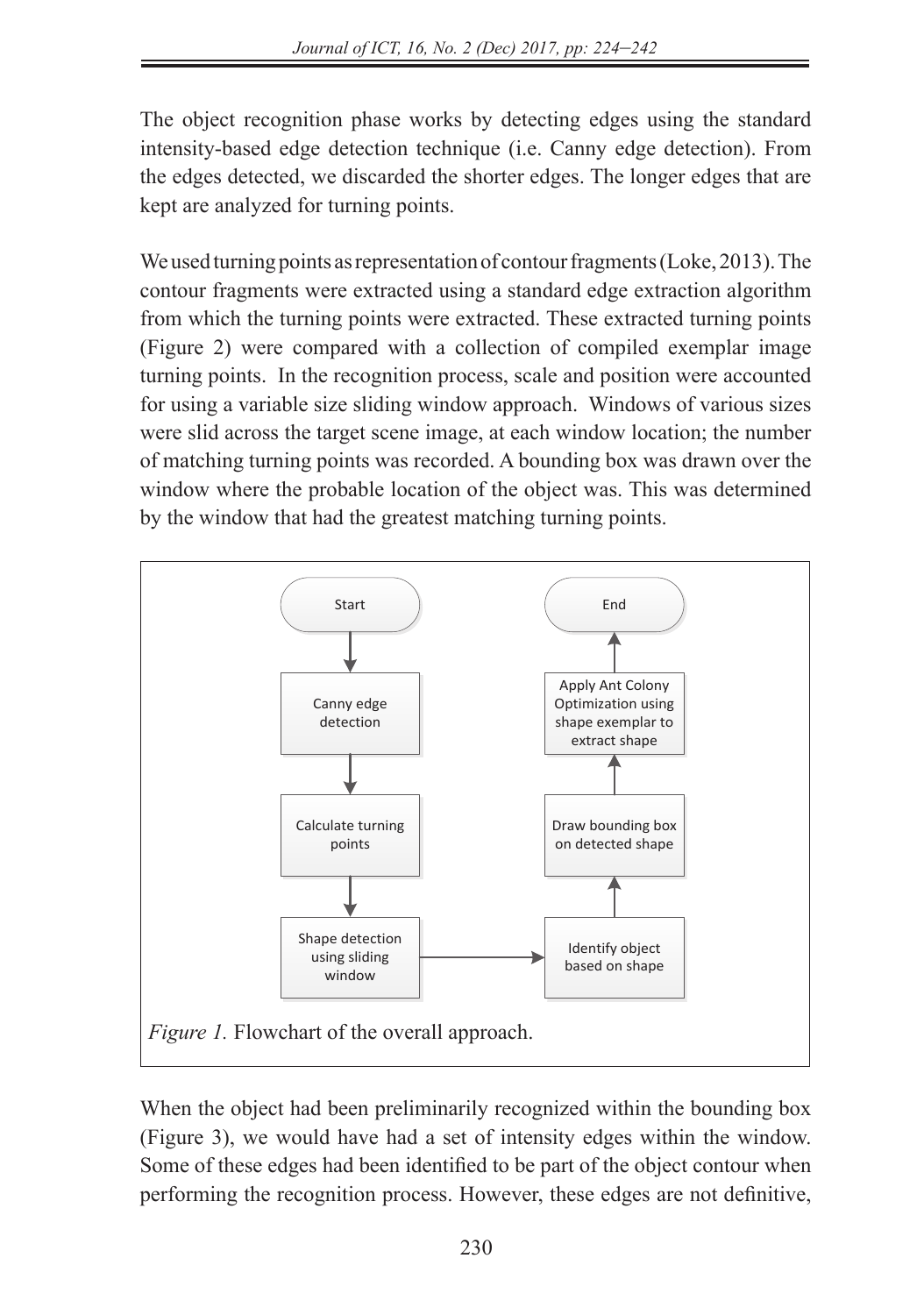as some of them may have been misconstrued due to process errors, object overlap or background confusion and so on. We knew that likely that a majority of the edges belonged to the object or else we would not have been able to identify them earlier. Having identified them we would know the probable shape of the object. With this preliminary information and constraint, we wanted to find a contour that fitted the image given. This could be seen as a constraint satisfaction problem but with the constraints themselves as being uncertain. We wanted to optimize the contour path fitness against the exemplar versus the number of edges in the image. As the first approach, we used the ant colony optimization (ACO) algorithm (Dorigo & Stützle, 2004) to investigate this problem.



*Figure 2. (Left) Original image. (Right) The detected turning points (point* & 2 lines) of the image.  $\omega$ , or the mage. Figure 2. (Left) Original image. (Kight) The detected turning points (point  $\vert$  $\epsilon$  is the first approach, we use the ant colony optimization (ACO) algorithm (Dorigon) algorithm (Dorigon) algorithm (Dorigon) algorithm (Dorigon) algorithm (Dorigon) algorithm (Dorigon) algorithm (Dorigon) algorithm (D

 $\mathcal{L} = \{ \mathcal{L} \mid \mathcal{L} \in \mathcal{L} \}$  to investigate the investigate this problem.



*Figure 3.* Bounding box identification of horse based on shape using turning point contour fragment.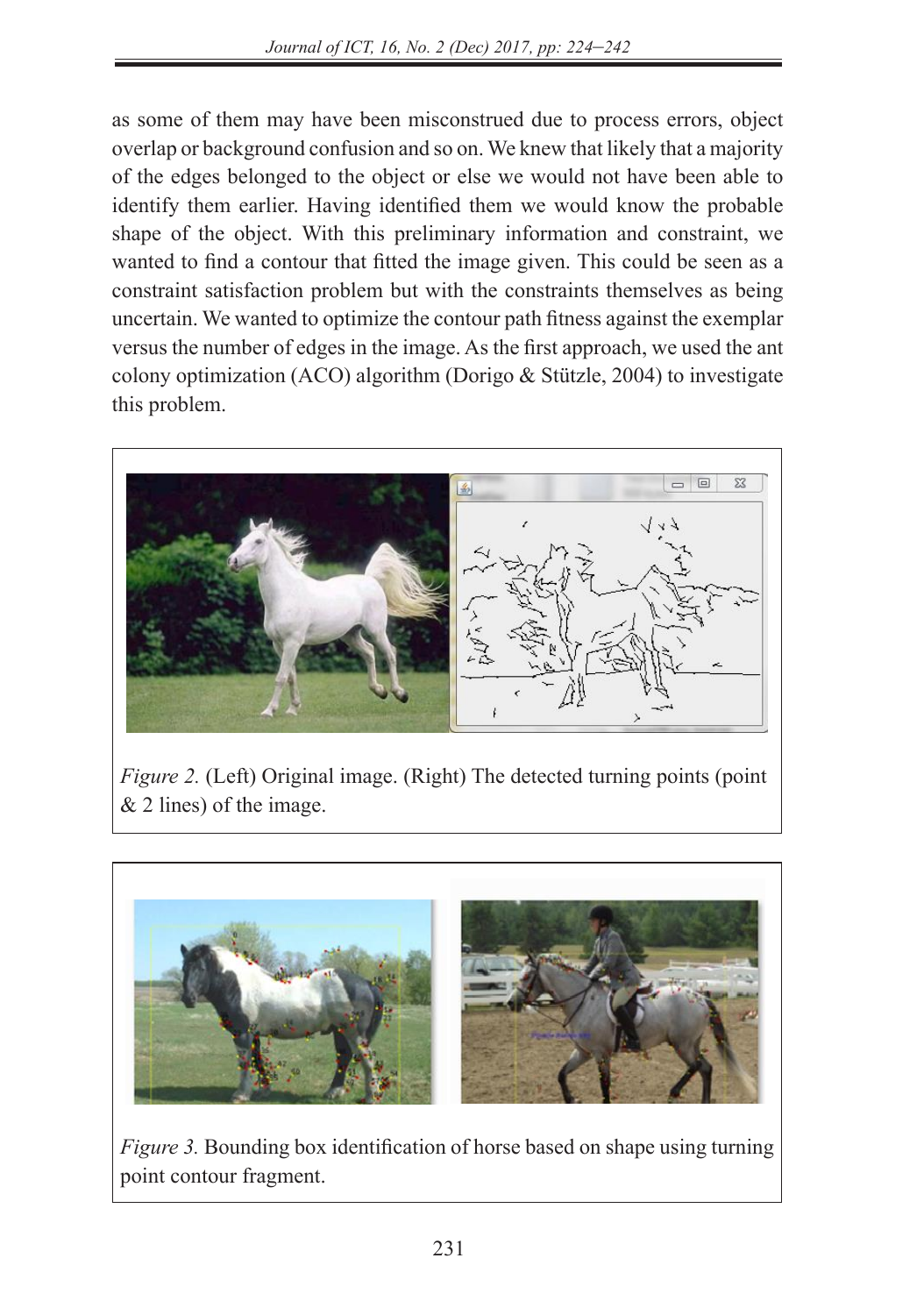# **IMPLEMENTATION**

The image was divided into 8x8 blocks. Each block had a corresponding node in the ACO network. Each ACO node was seeded according to the edge strength in the corresponding image block. The edges not marked in the recognition process had their initial pheromone strength reduced by percentage that was determined empirically.

The ants in the ACO algorithm needed to discover and build a path that corresponded to the object contour. Apart from the constraints given in the ACO algorithm, we wanted to impose a few general constraints when constructing the path. The reason was to reduce the degrees of freedom available to avoid creating undesirable paths. The constraints we used were: 1. The path should be as smooth as possible. The reason this was desired was to prevent convoluted

- 1. The path should be as smooth as possible. The reason this was desired was to prevent convoluted paths that fold back and forth, and natural objects generally have smooth curves.
- 2. The path should not crossover or turn back on itself. This was to prevent creating a space-filling path with no internal spaces.
- 3. The start and end node should be close to each other. This was ensure a closed loop contour.

To satisfy constraint (1) we simply required that the constructed path follow in the same general direction as much as possible. For example, if the path was previously heading from right to left, then it should be constrained to only three possible choices on the left (the shaded squares in Figure 4) out of the  $8$ possible neighbouring points.  $\frac{1}{2}$  in the same general direction as maen as possible. The cample, if the pain



When the directed choice path points were blocked, where the path had reached the border, or crossed back to itself, then only other path choices crossed back to itself, then only other path choices would be made available. For instance, in the above instance, in the above in the above instance, in the above instance, in the above instance, in the above instance, in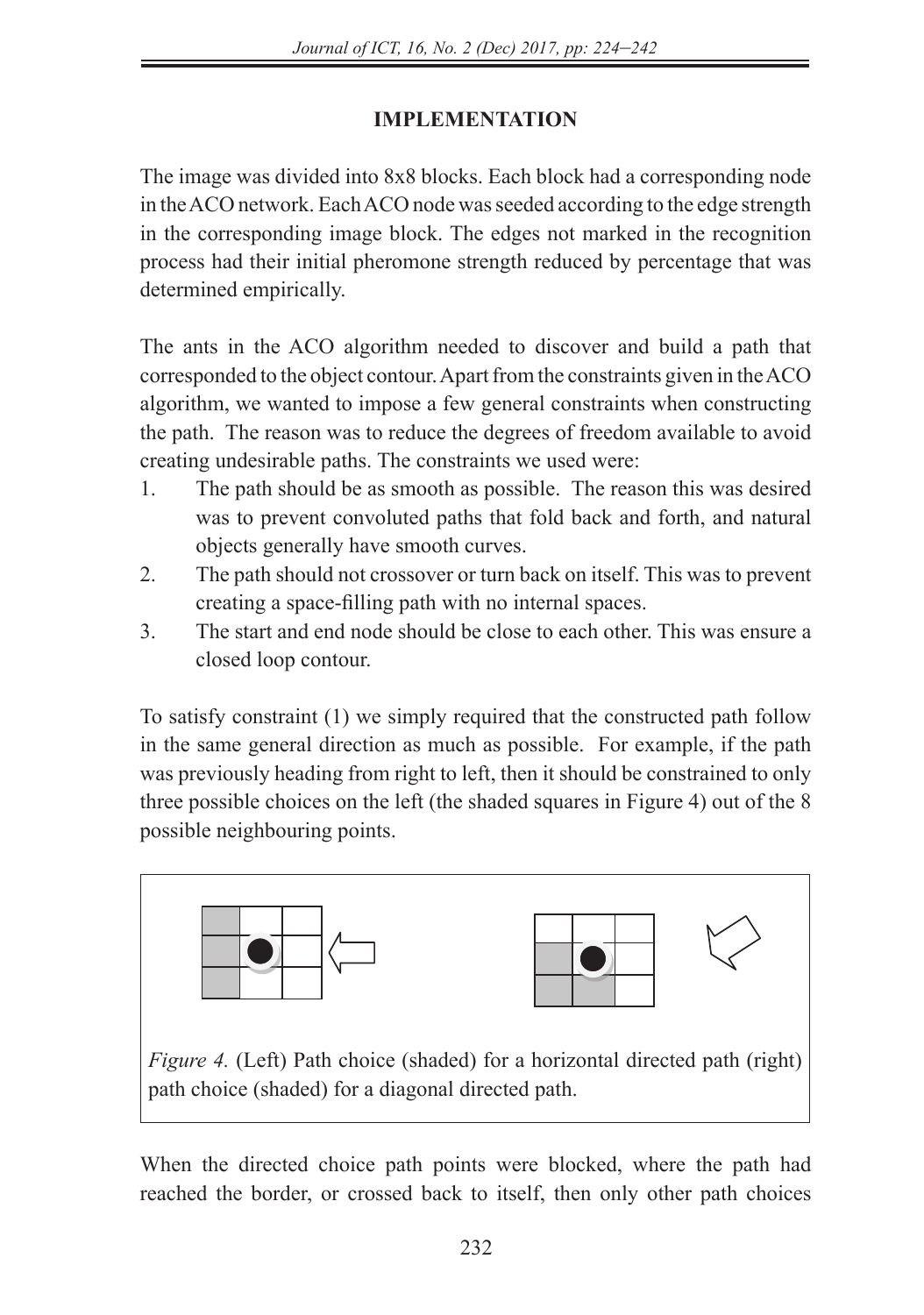would be made available. For instance, in the above example, if the shaded points were not available, then the non-shaded points would be considered.

We also needed to check that the path did not cross back on itself, and that it did not get too close to itself. This was accomplished by checking that the possible neighbouring points distance exceeded a certain distance threshold from all its previous path points. Points that were too close to existing path points were not permitted.

These constrained available choices were then passed on to the ACO algorithm to pursue based on its optimization scheme of exploitation or biased exploration. The desirability of a path point (or node) was based on the original edge strength and deposited pheromones. Finally, the path was terminated if the next point was close to the starting point.

After the path was constructed, the quality of path was evaluated. We wanted to evaluate the quality of the path by its similarity to the shape of the exemplar, which was the object that had been pre-identified via recognition. The exemplar was the model shape that would be used to guide the object segmentation. Basically the path should be converging to the exemplar while being constrained by the actual edges. This implies that the path quality measure should be some shape fidelity measure. At the same time, the path quality also includes a measure of how many detected edges in the recognition are counted as part of the path.

For this measure, we performed chamfer matching (Thayananthan et al., 2003) using the distance transform. Chamfer matching is a popular technique used to find alignment between two edge maps. In our case, we used one edge map from the exemplar (Figure 5), and used that to match the ant-constructed path. Chamfer matching provides a continuous measure that can tolerate small misalignments, occlusions and deformations. The chamfer distance is efficiently computed via the distance transform. The distance transforms (DT) calculate each point *x*, the distance to the nearest edge,  $x<sub>r</sub>$ :

$$
DT_E(x) = \min_{x_E \in E} ||x - x_E|| \tag{1}
$$

The chamfer distance gives the average distance from the points,  $x_p$  in the antconstructed path to the closest exemplar edge. The chamfer distance is then simply given by: simply given by: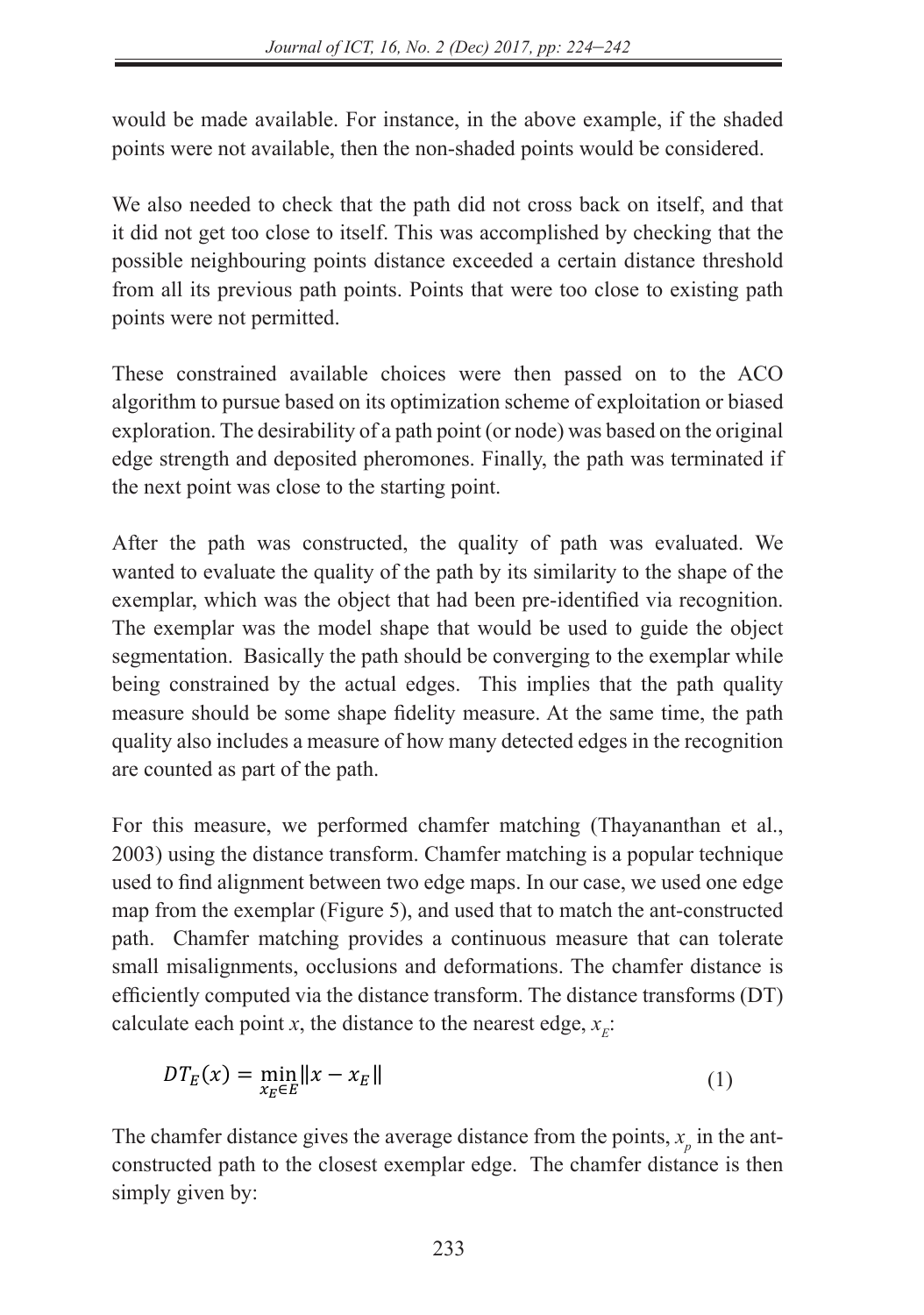$$
D_{chamfer}(x) = \frac{1}{|x_P|} \sum_{x_p} DT_E(x_p)
$$
 (2)

This is simply a lookup operation given the pre-calculated distance transform from the exemplar. This distance has to be calculated each time an ant constructs a path, so it needs to be efficient. However, we need to compare it in a scale-invariant manner, since the target object can be of different sizes. Therefore, before calculating the chamfer distance, we rescaled the size of the path to the size of the exemplar template (Figure 5).



*Figure 5.* (Left) Edges of the exemplar superimposed on the test image. (Middle) The constructed path found by ACO over the test edge image. (Right) Paths superimposed on the distance transform of the exemplar.

*found by ACO over the test edge image. (Right) Paths superimposed on the distance transform of the* 

For the ACO algorithm, we used 20-40 iterations per epoch, of 1500-3000 epochs. At the end of each epoch, the best ant is allowed to update the pheromones on its path. If this is the best all time ant, then it updates the full amount, else a fraction of the full amount is applied (we used 0.5-0.7 of the full amount). The update amount is the scaled value from the chamfer distance value. At each epoch, all nodes in the ant network are evaporated.

#### **RESULTS** amount  $\mathcal{L}$  is the scale distance value from the champer distance value  $\mathcal{L}$

Figure 6 shows samples of the ant constructed path generated from a single exemplar shape. This shows that the algorithm can generate flexible solutions according to the constraints and varying shapes.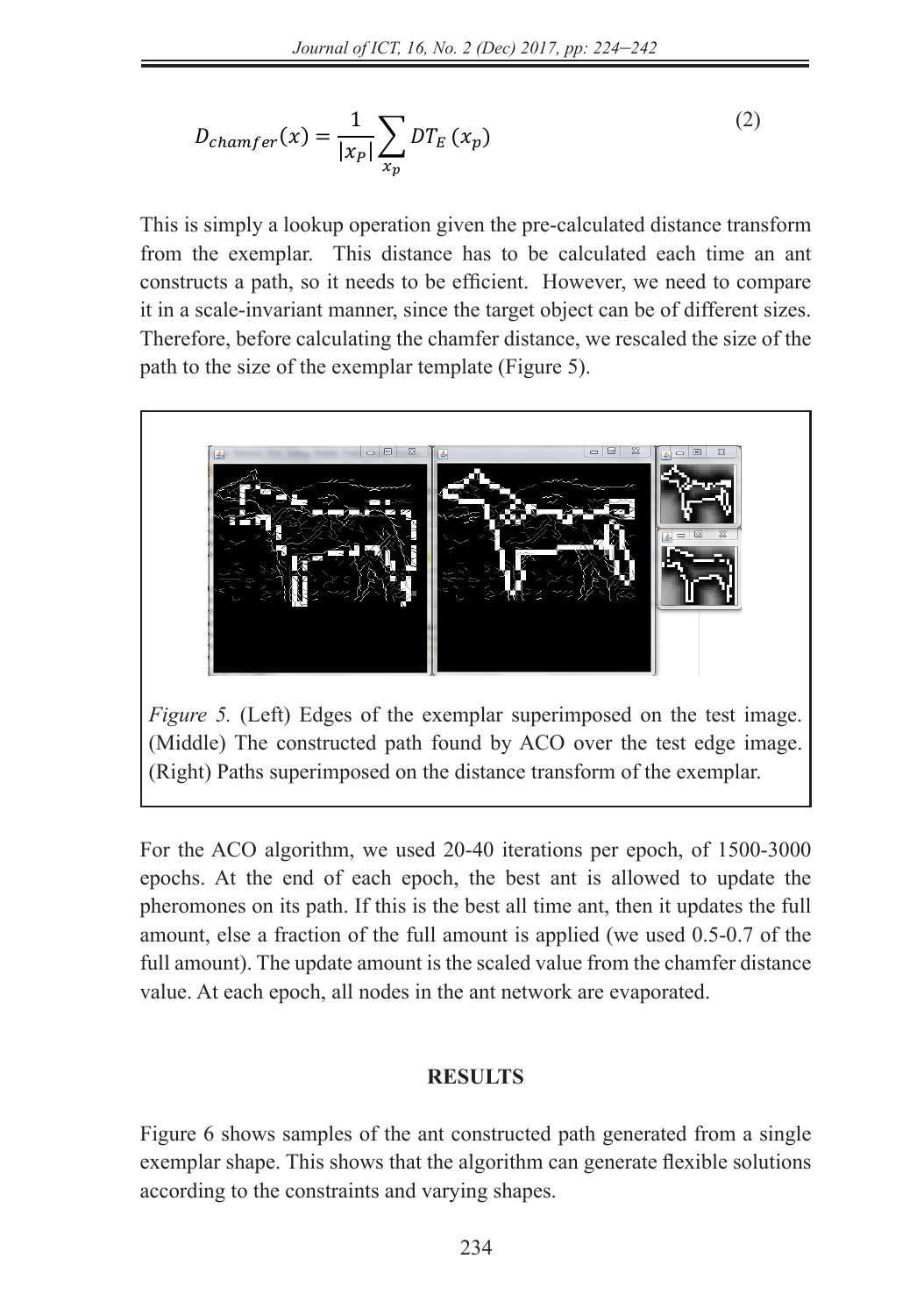

*Figure 6.* Results using a single exemplar for recogntion and contour completion. The results in Figure 6 show that it is possible to obtain contours in a large scale invariant  $\mathbf{r}$ 

The results in Figure 6 show that it is possible to obtain coarse contours in a large scale invariant manner (Figure 6; all images are of different sizes) despite using only one exemplar. The results show clearly the shape of a side-facing horse. Though the results are not perfect, it is possible with some additional post-processing, such as smoothing and constructing a convex path, some defects can be ameliorated. A typical number of paths constructed and  $\frac{1}{2}$  examined was in the order of about 10,000 paths.

There are some weaknesses in the ACO approach. For example, for larger images, the search space is too large for the ACO, and it becomes sensitive to initial conditions. The path contour quality evaluation is critical in determining its success. The chamfer distance was calculated using the average – this meant that some paths could give the same results even though the paths differ, this is as long as the further path points get cancelled out, returning the same average. The other error was due to the rescaling error. The exemplar that we used was smaller than the image being tested.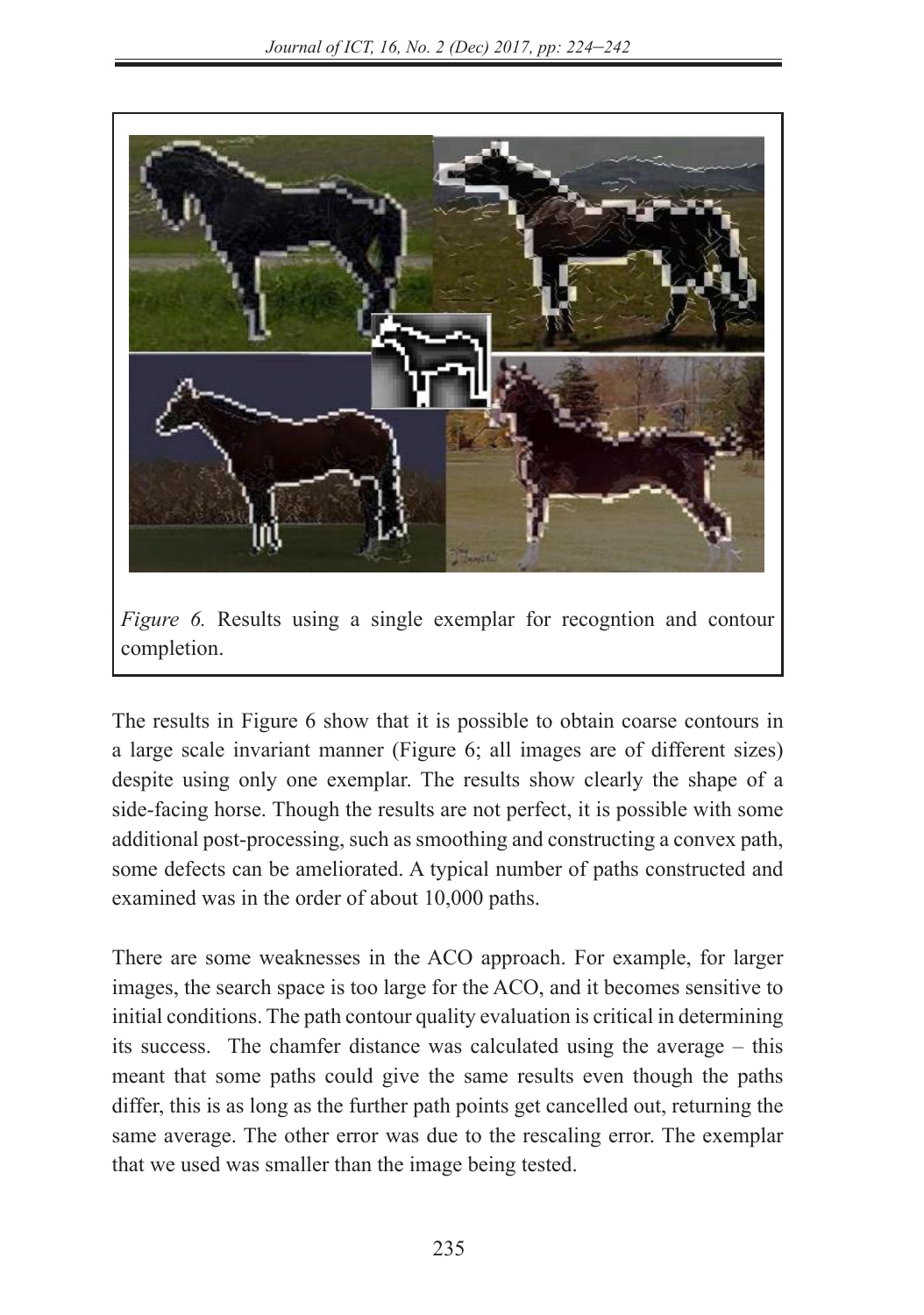The results could be improved with better path and shape measures. However, we did not have resources to test other evaluation functions. The results show that it was possible to recover contour paths, and that was sufficient to make our case. To deal with shapes with greater variability such as different poses, viewpoints or with moving appendages, simultaneous multiple exemplars could be used (Figure 7).



Our approach (Figure 8), in general, worked this way: from a particular to a scene image, we attempted to determine what object was in the image, and having determined the object, we would use the object shape to guide the contour extraction. The next stage would include the feedback stage where the quality of the contour was determined. If the contour fitted the constraints well, then the task was complete or else another shape exemplar would be used. We did not implement the feedback model, but we demonstrated the top-down bottom-up contour extraction.

The comparison stage used a shifting window to compare the salient turning points from a set of reference image turning points. This process is fast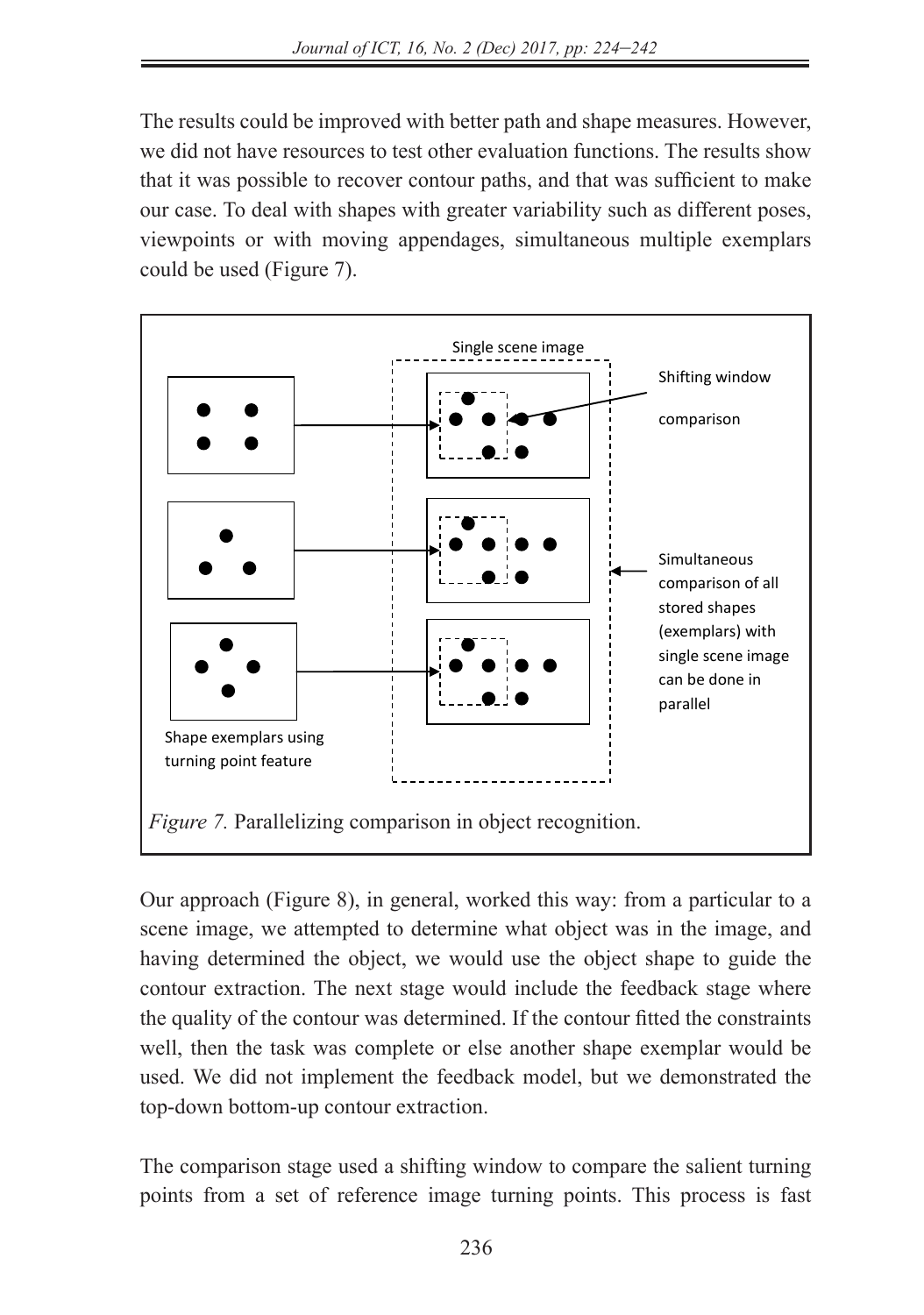and can be parallelized because each shape and window can be compared independently.



#### **CONCLUSION**

We implemented the extraction of contours that can be facilitated by top-down knowledge in a computational program. We have shown that this approach is viable by proof of concept. However, our approach is not meant to be biologically accurate but to be inspired by it. This approach has the advantage that contour construction is based on a single per pose exemplar identified by an earlier recognition stage. It does not require learning boundaries from many training samples. The learning is only done in the earlier recognition stage. Putting all these together, we proposed a model that has a recognition 16 phase that precedes actual object contour segmentation. This model is based on experimental and theoretical considerations. Psychological and neurophysiological research suggests that recognition may occur interactively guided by top-down processes from bottom-up cues. We discussed the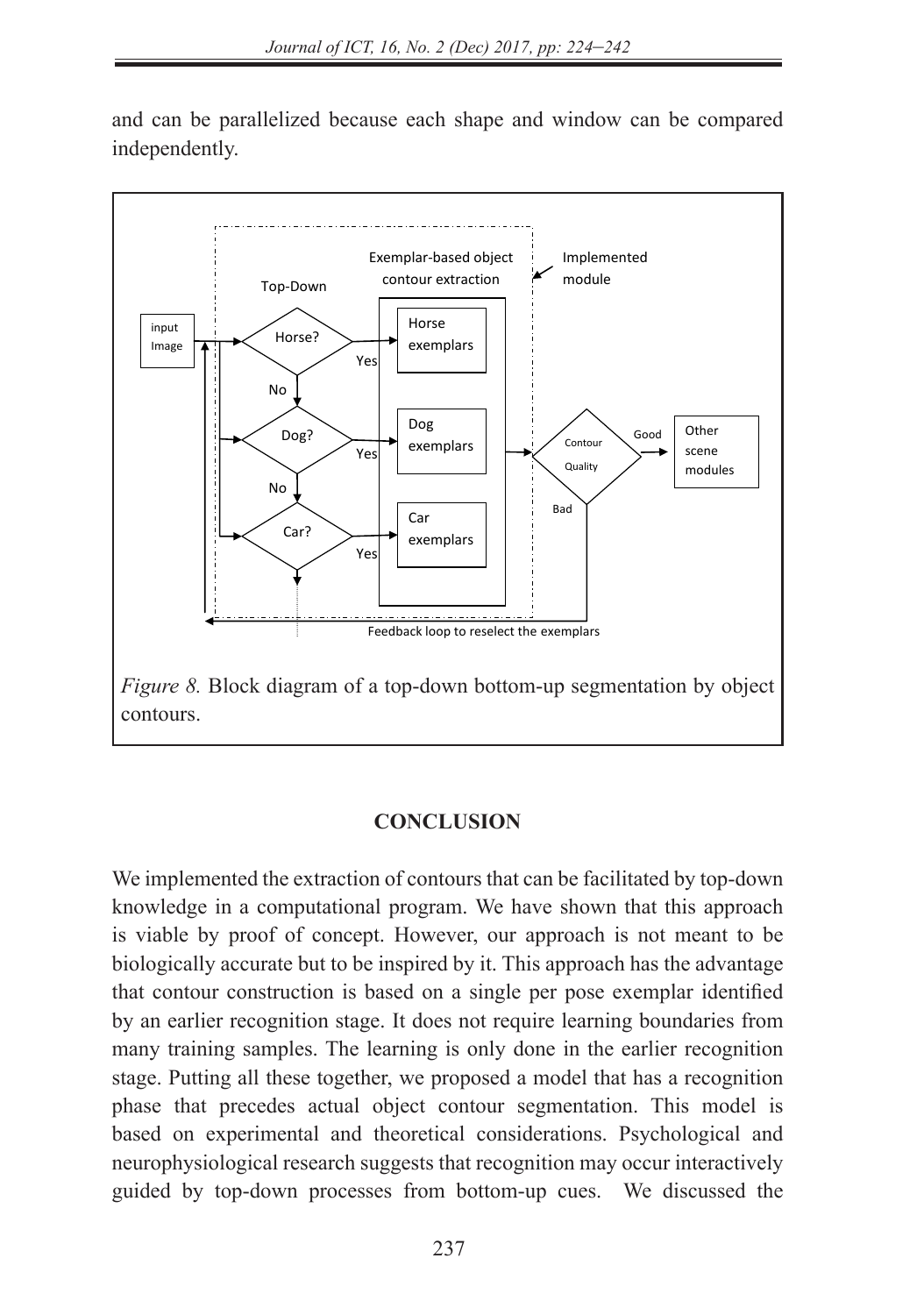literature that demonstrated turning points as biologically salient points. We used these biologically salient turning points for preliminary scale-invariant object recognition or detection.

We would work on formalizing this approach and search for better shape measures. A more formal approach will better facilitate analysis. Object detection and recognition have been massively successful using deep learning approaches (LeCun et al., 2015). Incorporating deep neural networks would also be an approach we would take in the future.

## **REFERENCES**

- Arandjelovic, R., & Zisserman, A. (2011). Smooth object retrieval using a bag of boundaries. *Proceedings of the 2011 International Conference on Computer Vision*, 375-382.
- Bai, X., Li, Q., Latecki, L.J., Liu W., & Tu, Z. (2009). Shape band: A deformable object detection approach*. Proceedings of IEEE Computer Society Conference on Computer Vision and Pattern Recognition.* https://doi. org/10.1109/CVPR.2009.5206543
- Bar, M., & Kassma, K. S. et al. (2006). Top-down facilitation of visual recognition. *Proc. Natl. Acad. Sci USA*, *103*(2), 449-454. doi: 10.1073/ pnas.0507062103
- Belongie, S., Malik, J., & Puzicha, J. (2002). Shape matching and object recognition using shape contexts. *IEEE Transactions of Pattern Analysis and Machine Intelligence, 24*, 509-522. doi: 10.1109/34.993558.
- Ben-Yosef, G., Assif, L., Harari, D., & Ullman, S. (2015). A model for full local image interpretation. In Noelle, D. C., Dale, R., Warlaumont, A. S., Yoshimi, J., Matlock, T., Jennings, C. D., & Maglio, P. P. (Eds.), *Proceedings of the 37th Annual Meeting of the Cognitive Science Society*, 220-225.
- Braje, W. L., Kersten, D. et al. (1998). Illumination effects in face recognition. *Psychobiology*, *26*(4), 371-380. doi:10.3758/BF03330623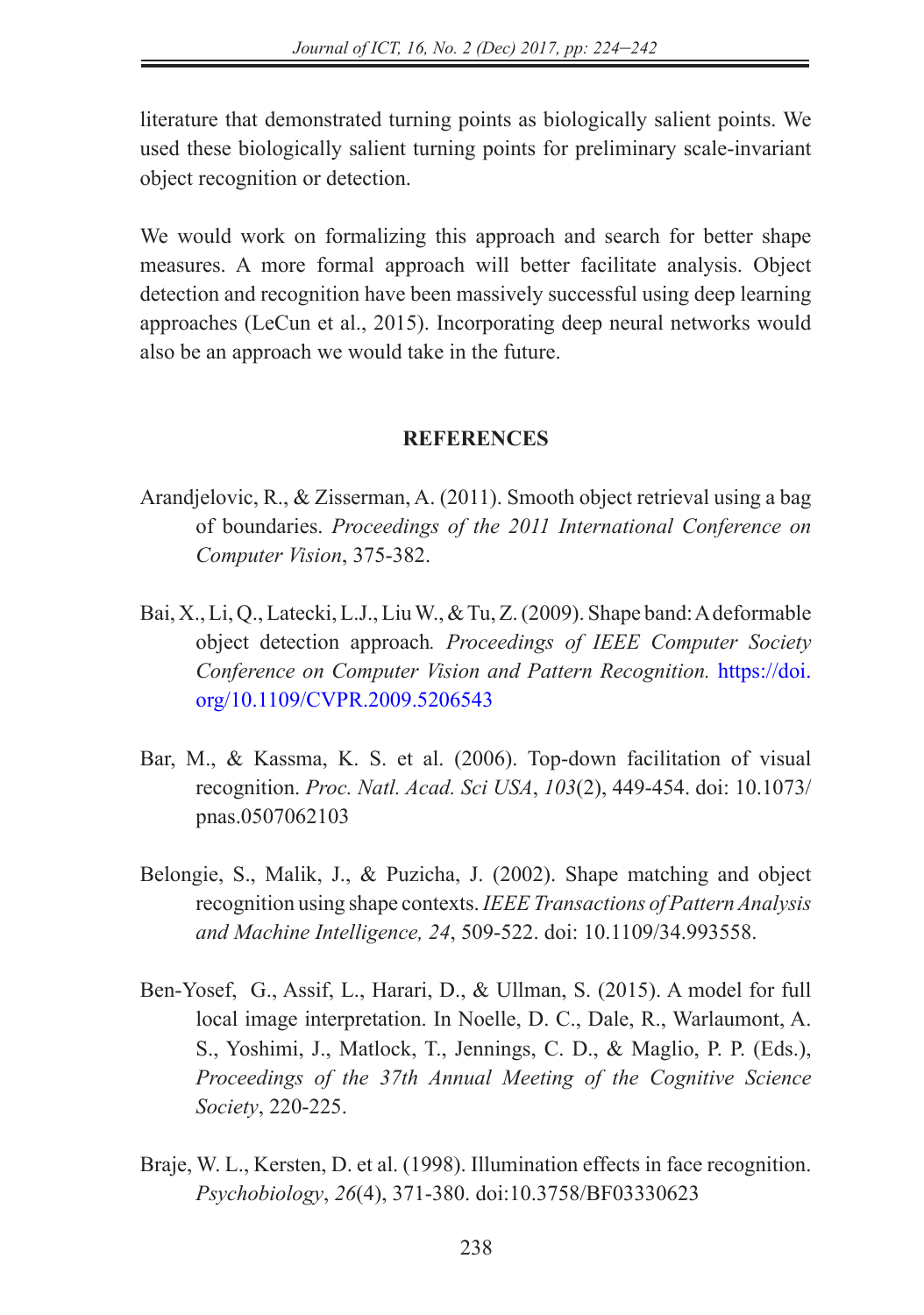- Canny, J. (1986). A computational approach to edge detection. *IEEE Transactions of Pattern Analysis and Machine Intelligence*, *8*(6), 679- 698.
- Caselles, V., Kimmel, R. et al. (1997). Geodesic active contours. *International Journal in Computer Vision*, *22*(1), 61-79.
- Chaji, N., & Ghassemian, H. (2006). Texture-gradient-based contour detection. *The European Association for Signal Processing (EURASIP). Journal on Applied Signal Processing* 21709, 1-8. doi:10.1155/ASP/2006/21709
- Dollar, P., & Zitnick, C.L. (2013). Structured forests for fast edge detection*. Proceedings IEEE International Conference on Computer Vision*, 1841-1848. doi: 10.1109/ICCV.2013.231
- Dorigo, M., & Stützle, T. (2004). *Ant colony optimization*. MIT Press.
- Felzenszwalb, P., & McAllester, D. (2006). A min-cover approach for finding salient curves. *IEEE Computer Society Workshop on Perceptual Organization in Computer Vision*, 185-185. doi: 10.1109/ CVPRW.2006.18
- Fenske, M. J., Aminoff, E. et al. (2006). Top-down facilitation of visual object recognition: Object-based and context-based contributions. *Progress in Brain Research*, *155*, 3-21. doi: 10.1016/S0079-6123(06)55001-0
- Ferrari, V., Jurie, F. et al. (2007). Accurate object detection with deformable shape models learnt from images. *Proceedings IEEE International Conference on Computer Vision and Pattern Recognition*. doi: 10.1109/ CVPR.2007.383043
- Ferrari, V., Jurie, F. et al. (2010). From images to shape models for object detection. *International Journal in Computer Vision*, *87*, 284. doi:10.1007/s11263-009-0270-9
- Grill-Spector, K., & Sayres, R. (2008). Object recognition Insights from advances in fMRI methods. *Current Directions in Psychological Science*, *17*(2), 73-79. https://doi.org/10.1111/j.1467-8721.2008.00552.x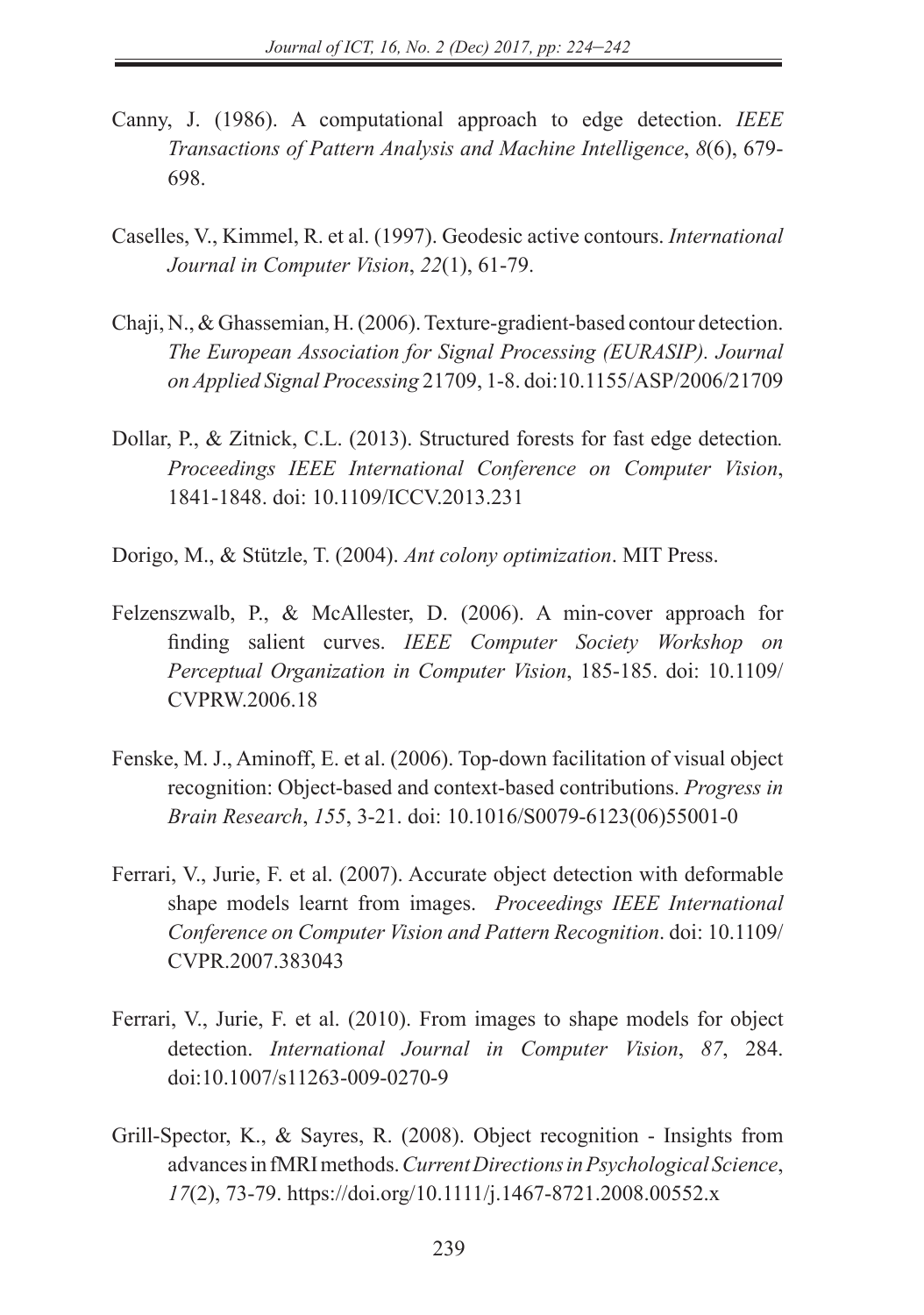- Grill-Spector, K., Kushnir, T. et al. (1998). A sequence of object-processing stages revealed by fMRI in the human occipital lobe. *Human Brain Mapping, 6*, 316-328.
- Hariharan, B., Arbeláez, P., Bourdev, L., Maji, S., & Malik, J. (2011). Semantic contours from inverse detectors. *Proceedings IEEE International Conference on Computer Vision*, 991-998. doi:10.1109/ ICCV.2011.6126343
- Kim, J. G., Biederman, I. et al. (2009). Adaptation to objects in the lateral occipital complex (LOC): Shape or semantics. *Vision Research*, *49*, 2297-2305.
- LeCun, Y., Bengio, Y., & Hinton, G. (2015). Deep learning. *Nature*, *521*(7553), 436-444.
- Loke K.S., & Egerton, S. (2010). Scene understanding: A framework for image segmentation via object recognition. *Proceedings of the Sixth International Conference on Intelligent Environments*, 328-331. doi: 10.1109/IE.2010.67
- Loke, K. (2013). Contour-based shape recognition using perceptual turning points. *Proceedings of the International Conference on Computer Vision Theory and Applications - Volume 1: VISAPP, (VISIGRAPP 2013)* ISBN 978-989-8565-47-1, pages 487-491. doi: 10.5220/0004304804870491
- Marr, D., & E. C. Hildreth (1980). Theory of edge detection. *Proceedings of the Royal Society of London. Series B. Biological Sciences, 207*(1167), 187-217.
- Nguyen A, Yosinski J., & Clune, J. (2015). Deep neural networks are easily fooled: High confidence predictions for unrecognizable images*. Proceedings of the IEEE Computer Vision and Pattern Recognition (CVPR '15),* 427-436.
- Olga Russakovsky, Jia Deng, Hao Su, Jonathan, K. Sanjeev S. Sean Ma, Zhiheng Huang, Andrej, K. Aditya, K. Michael, B. Alexander, C. B. & Li Fei-Fei. (2005). ImageNet large scale visual recognition challenge. *International Journal of Computer Vision*, *115*(3), 211-252.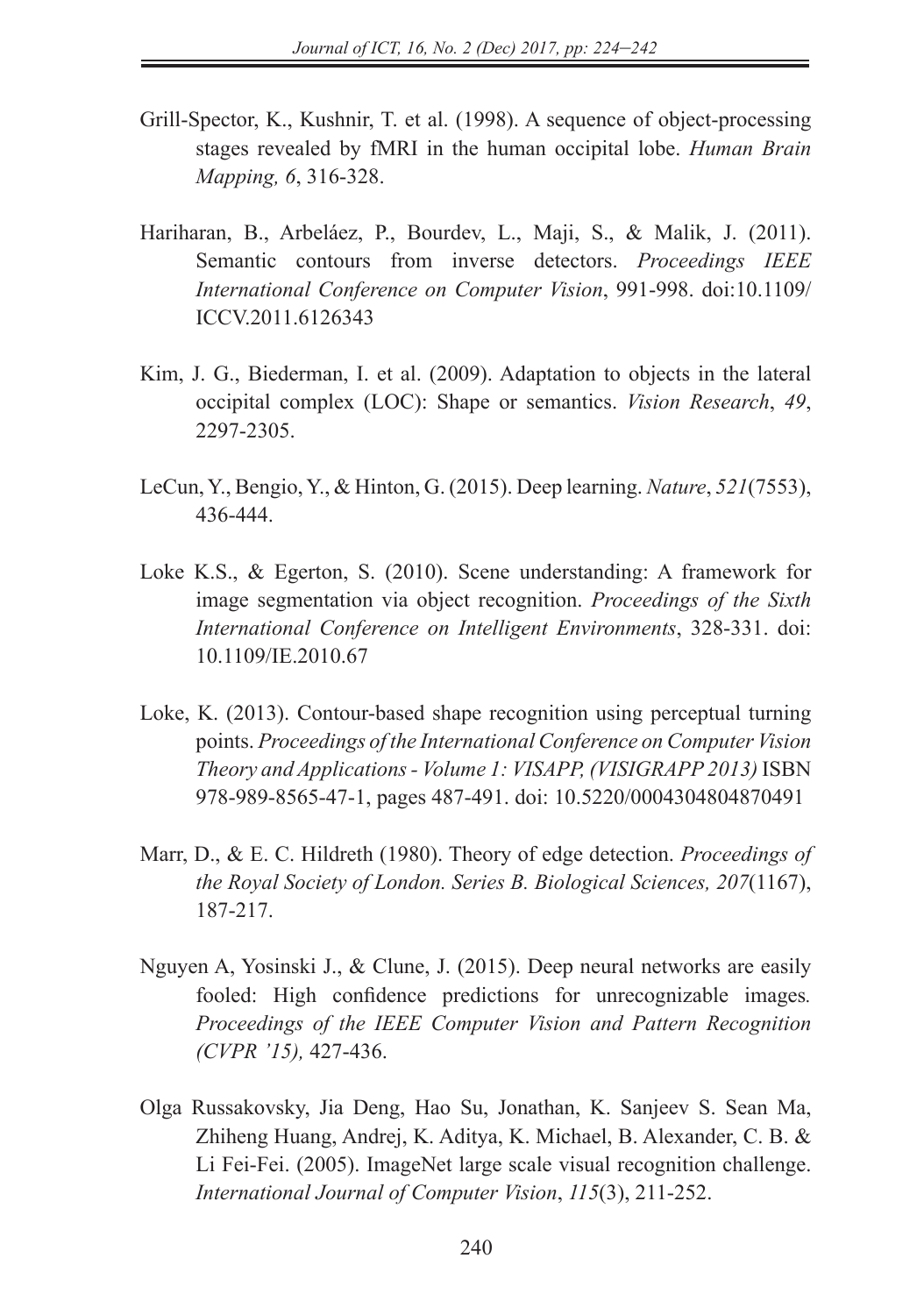- Opelt, A., Pinz, A., & Zisserman, A. (2006). A boundary fragment model for object detection. In Leonardis, Aleš, Bischof, Horst, Pinz, Axel (Eds.), *Computer Vision -- ECCV 2006, 9th European Conference on Computer Vision, Graz, Austria, May 7-13, 2006, Proceedings, Part II*, 575-588. doi: 10.1007/11744047\_44
- Papari, G., Campisi, P., Petkov, N., & Neri, A. (2007). A biologically motivated multiresolution approach to contour detection. *EURASIP Journal on Advances in Signal Processing*, 1-28. doi: 10.1155/2007/71828
- Perona, P., & Malik, J. (1990). Scale-space and edge detection using anisotropic diffusion. *IEEE Transactions of Pattern Analysis and Machine Intelligence*, *12*(7), 629-639.
- Peterson, M. A. (1994). Object recognition processes can and do operate before figure-ground organization. *Current Directions in Psychological Science*, *3*, 105-111.
- Ren, X., Fowlkes, C., & Malik, J. (2005). Scale-invariant contour completion using conditional random fields. *Tenth IEEE International Conference on Computer Vision (ICCV'05), 2*, 1214-1221. doi: 10.1109/ ICCV.2005.213
- Shashua, A., & Ullman, S. (1988). Structural saliency: The detection of globally salient structures using a locally connected network. *Second International Conference on Computer Vision*, 321-327. doi: 10.1109/ CCV.1988.590008
- Shi, J., & Malik, J. (2000). Normalized cuts and image segmentation*. IEEE Transactions of Pattern Analysis and Machine Intelligence*, *22*(8), 888-905.
- Szegedy, C., Zaremba, W., Sutskever, I., Bruna, J., Erhan, D., Goodfellow, I., & Fergus, R. (2013). *Intriguing properties of neural networks.* Retrieved from: http:// arXiv preprint arXiv:1312.6199.
- Thayananthan, A., Stenger, B., Torr, P.H.S., & R. Cipolla, R . (2003). Shape context and chamfer matching in cluttered scenes. *2003 IEEE Computer Society Conference on Computer Vision and Pattern Recognition, 2003. Proceedings*, *1*, 127-133. doi: 10.1109/CVPR.2003.1211346